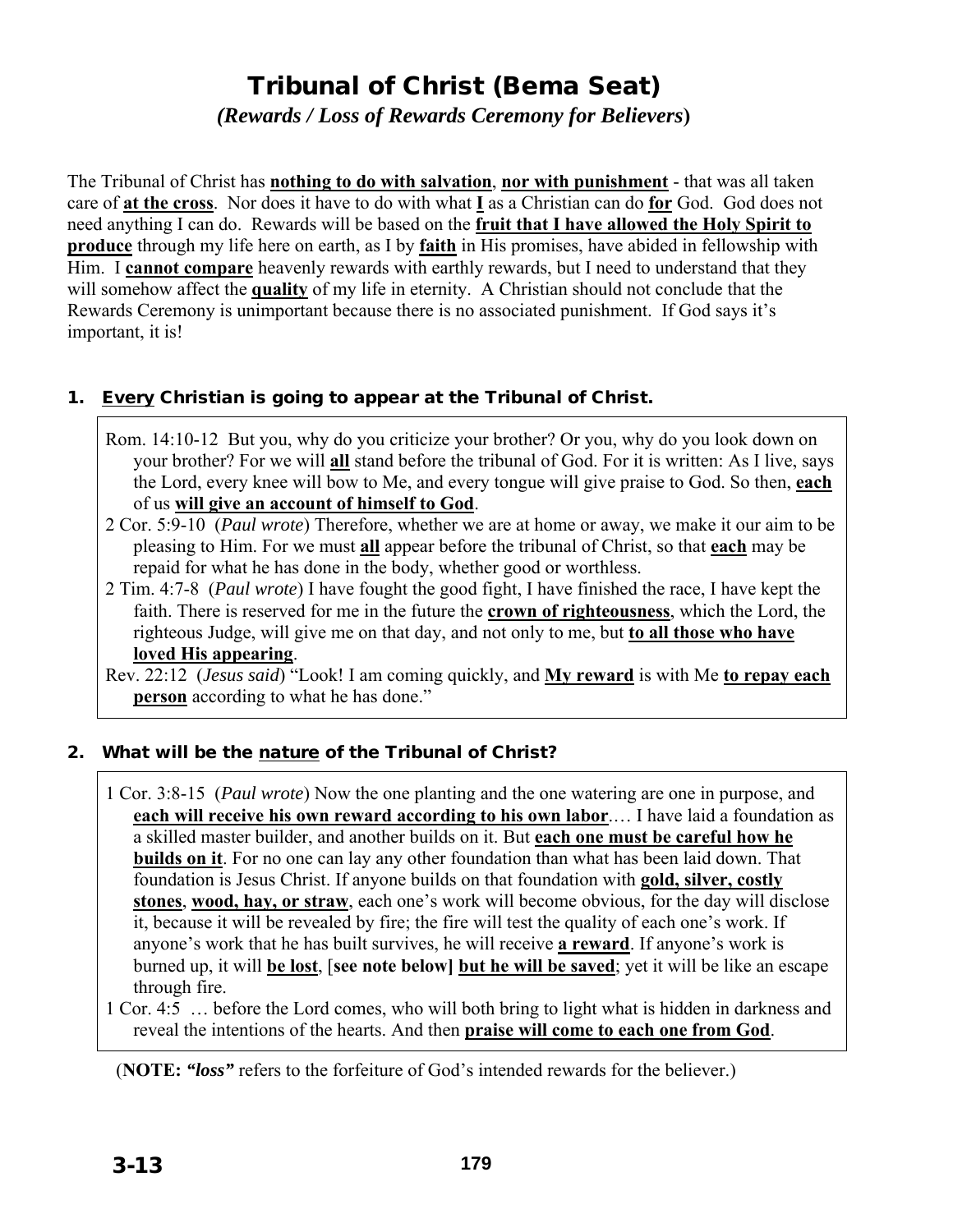### 3. When will the Tribunal of Christ take place?

Matt. 16:27 (*Jesus said*) "For **the Son of Man is going to come with His angels in the glory of His Father**, and **then** He will reward each according to what he has done."

- Luke 14:13-14 (*Jesus said*) "On the contrary, when you host a banquet, invite those who are poor, maimed, lame, or blind. And you will be blessed, because they cannot repay you; for you will be repaid **at the resurrection of the righteous**."
- 1 Peter 5:1-4 (*Peter wrote*) … I exhort the elders … Shepherd God's flock … And **when the chief Shepherd appears**, you will receive the unfading crown of glory.
- Rev. 11:18 The nations were angry, but Your wrath has come. The **time has come** for the dead to be judged and **to give the reward** to Your servants the prophets, to the saints, and to those who fear Your name,…

### 4. There will be no punishment for a believer.

John 5:24 "I assure you: Anyone who hears My word and believes Him who sent Me has eternal life and **will not come under judgment** but has passed from death to life." Rom. 4:8 How joyful is the man the Lord **will never charge** with sin! Rom. 8:1 Therefore, **no condemnation now exists** for those in Christ Jesus. Heb. 10:14 For by one offering He has **perfected forever** those who are sanctified. Heb. 10:17-18 He adds: **I will never again remember** their sins and their lawless acts.… Rev. 21:4 He will wipe away every tear from their eyes. Death will no longer exist; **grief,** 

**crying, and pain will exist no longer**, because the previous things have passed away.

### 5. But each one needs to be aware of the potential for "loss" of rewards. Loss is not punishment. (See also Lesson 3-14, pages 202-214)

John 15:16 (*Jesus said*) "I chose you. I appointed you that you should go out and produce fruit and that your fruit should **remain**,…"

- 1 Cor. 3:14-15 … If anyone's work is burned up, **it will be lost**, but he will be saved;…
- 1 Cor. 9:24-27 Don't you know that the runners in a stadium all race, but only one receives the prize? **Run in such a way to win** the prize. Now everyone who competes exercises selfcontrol in everything. However, they do it to receive a crown that will fade away, but we a crown that will never fade away. Therefore I do not run like one who runs **aimlessly** or box like one beating the air. Instead, I discipline my body and bring it under strict control, so that after preaching to others, I myself will not be **disqualified**.
- Gal. 6:9 So we must not get tired of doing good, for we will reap at the proper time **if we don't give up**.
- 2 Tim. 2:5 Also, if anyone competes as an athlete, he is not crowned **unless he competes according to the rules**.
- 2 John 1:8 **Watch** yourselves **so you don't lose** what we have worked for, but that you may receive a **full** reward.

Rev. 3:11-12 (*Jesus said*) "I am coming quickly. Hold on to what you have, **so that no one takes your crown**.…"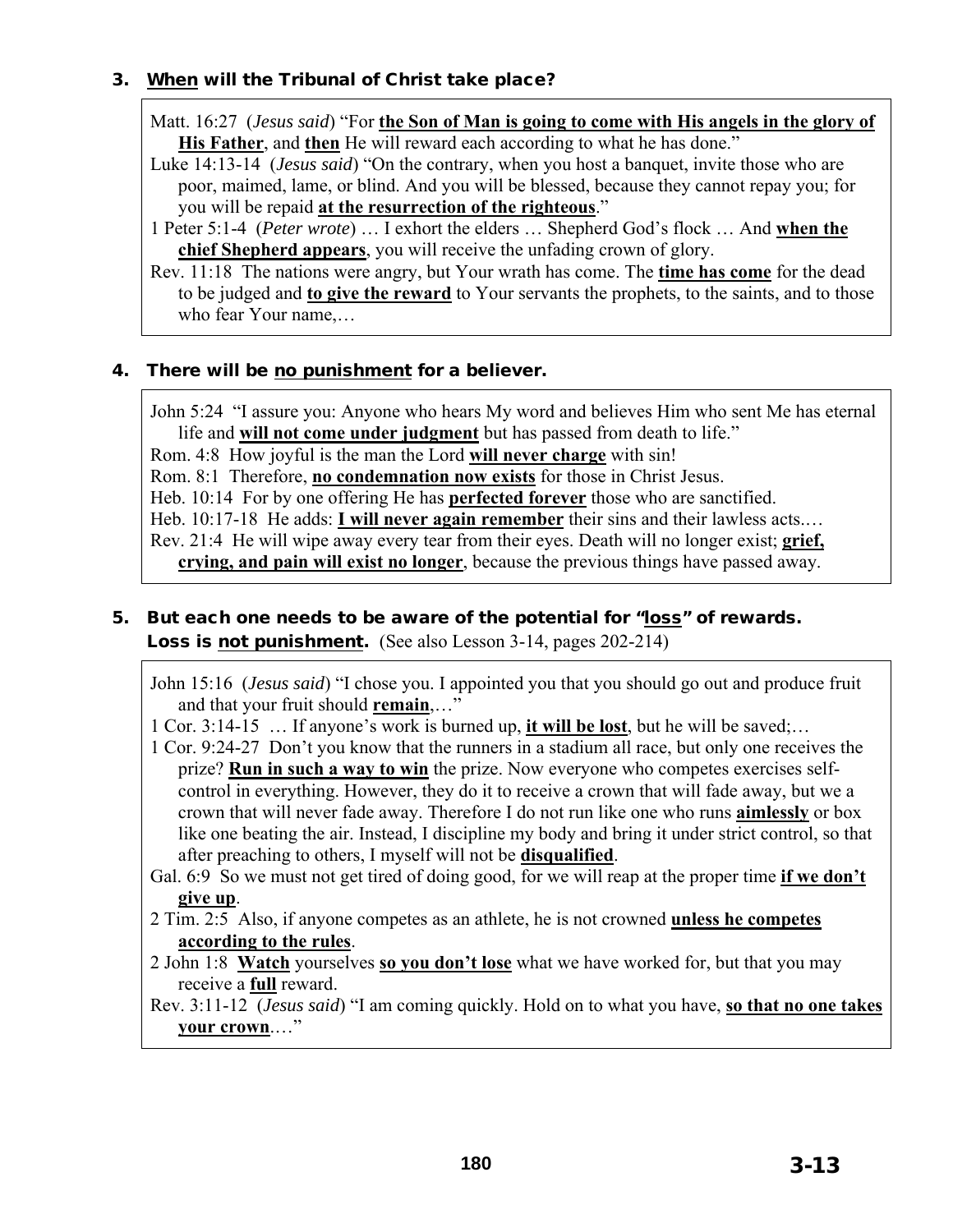# 6. For what will believers be rewarded? These are but a sampling of fruit that we should expect to see, as the Holy Spirit is allowed to work.

1 Sam. 26:23 May the LORD repay every man for his **righteousness** and his **loyalty**.…

Prov. 19:17 **Kindness to the poor** is a loan to the LORD, and He will give a reward to the lender. Matt. 5:11-12 "You are blessed **when they insult and persecute you** and falsely say every kind of evil against you **because of Me**. Be glad and rejoice, because your reward is great in heaven.…"

Matt. 5:44-46 (*Jesus said*) "But I tell you, **love your enemies** and **pray for those** who persecute you, … For if you love those who love you, what reward will you have? Don't even the tax collectors do the same?"

- Luke 6:35 "But **love your enemies**, **do what is good**, and **lend**, **expecting nothing in return**. Then your reward will be great, and you will be sons of the Most High. For He is gracious to the ungrateful and evil."
- Matt. 10:42 "And **whoever gives just a cup of cold water** to one of these little ones **because he is a disciple**—I assure you: He will never lose his reward!"
- Matt. 19:27-30 Then Peter responded to Him, "Look, we have left everything and followed You. So what will there be for us?" Jesus said to them, … "And **everyone who has left houses, brothers or sisters, father or mother, children, or fields because of My name** will receive 100 times more and will inherit eternal life. But many who are first will be last, and the last first."
- Rom. 8:17-18 … heirs of God and coheirs with Christ—seeing that **we suffer with Him** so that we may also be glorified with Him. For I consider that the **sufferings** of this present time are not worth comparing with the glory that is going to be revealed to us.
- Eph. 6:5-8 Slaves **[employees?]**, **obey** your human masters with fear and trembling, in the **sincerity** of your heart, as to Christ. Don't work only while being watched, in order to please men, but **as slaves of Christ**, do God's will **from your heart**. Serve with a good attitude, **as to the Lord** and not to men, knowing that **whatever good** each one does, slave or free, he will receive this back from the Lord.
- Col. 3:22-24 Slaves **[employees?]**, **obey** your human masters in everything. Don't work only while being watched, in order to please men, but work **wholeheartedly**, fearing the Lord. **Whatever** you do, do it **enthusiastically**, as something done **for the Lord** and not for men, knowing that you will receive the reward of an inheritance from the Lord. You **serve** the Lord Christ.
- Phil. 4:1 (*Paul wrote*) So then, my **brothers**, you are dearly loved and longed for—**my** joy and **crown**. In this manner stand firm in the Lord, dear friends.
- 1 Thess. 2:19-20 For who is **our** hope or joy or **crown of boasting** in the presence of our Lord Jesus at His coming? Is it not **you**? For **you** are our glory and joy!
- James 1:12 A man who **endures trials** is blessed, because when he passes the test he will receive the crown of life that God has promised to those who love Him.
- Rev. 2:10 Don't be afraid of what you are about to **suffer**. Look, the Devil is about to throw some of you into prison **to test you**, and you will have **affliction** for 10 days. Be **faithful** until death, and I will give you the crown of life.

"But store up for yourselves treasures in heaven" (Matthew  $6:20$ ) **- is not a "suggestion."**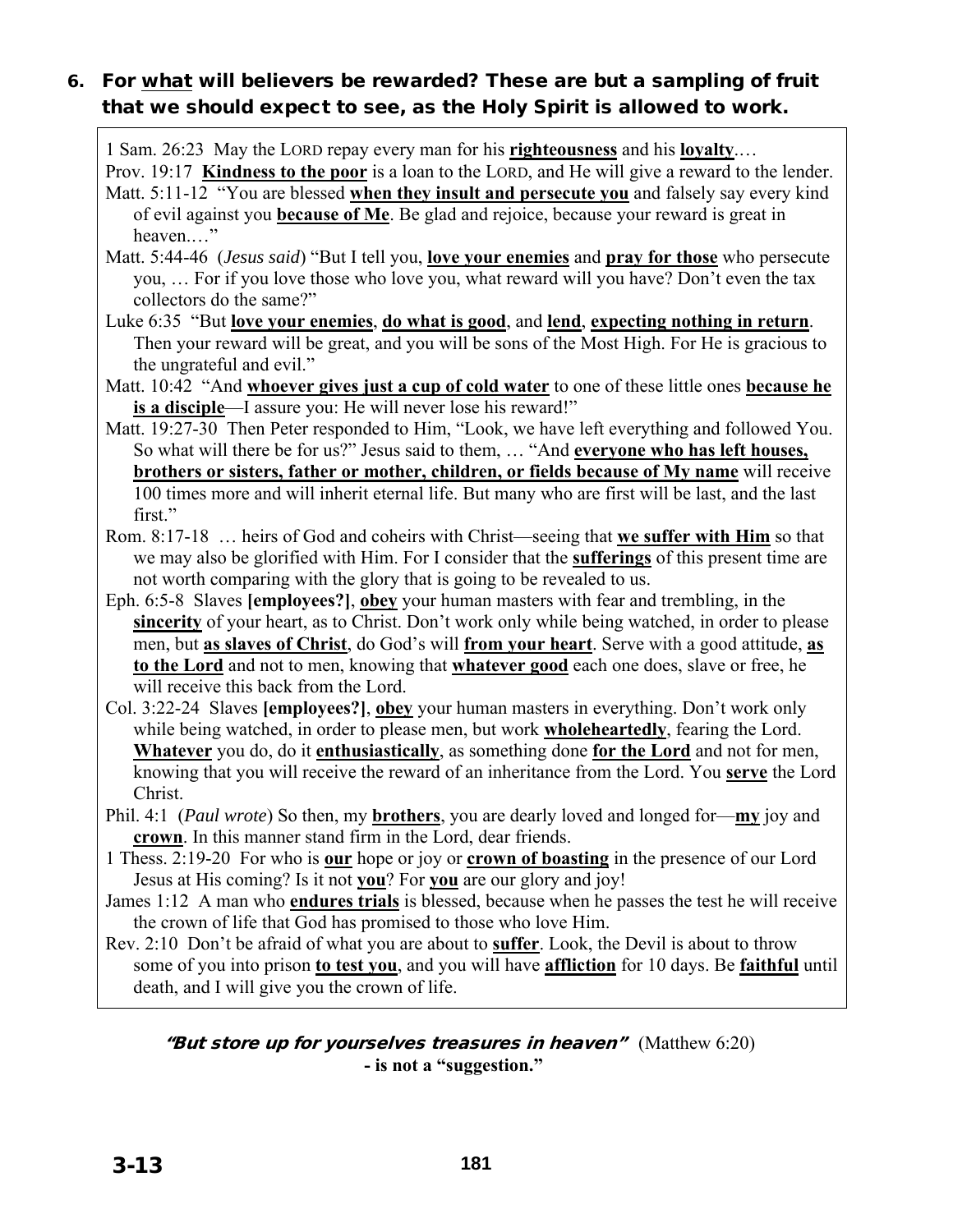### 7. We should seek "eternal" rewards, not rewards of an "earthly" nature.

- Matt. 6:1-6 "Be careful not to practice your righteousness **in front of people, to be seen by them**. Otherwise, you will have **no reward** from your Father in heaven. … But when you give to the poor, don't let your left hand know what your right hand is doing, so that your giving may be **in secret**. And your Father who sees in secret will reward you. Whenever you pray, you must not be like the hypocrites, because they love to pray standing in the synagogues and on the street corners **to be seen by people**. I assure you: **They've got their reward**! But when you pray, go into your private room, shut your door, and pray to your Father who is **in secret**. And your Father who sees in secret will reward you."
- Matt. 6:16-21 ... "Don't collect for yourselves treasures **on earth**, where moth and rust destroy and where thieves break in and steal. But collect for yourselves treasures **in heaven**, where neither moth nor rust destroys, and where thieves don't break in and steal. For **where your treasure is, there your heart will be also**."
- Luke 14:12-14 …"When you give a lunch or a dinner, don't invite your friends, your brothers, your relatives, or your rich neighbors, because they might invite you back, and **you would be repaid**. On the contrary, when you host a banquet, invite those who are poor, maimed, lame, or blind. And you will be blessed, because they cannot repay you; for **you will be repaid** at the resurrection of the righteous."
- John 5:44 How can you believe? While **accepting glory from one another**, you don't seek the glory that comes **from the only God**.
- John 12:42-43 Nevertheless, many did believe in Him even among the rulers, but because of the Pharisees they did not confess Him, so they would not be banned from the synagogue. For **they loved praise from men more than praise from God**.
- 2 Cor. 4:17-18 For our momentary light affliction is producing for us an **absolutely incomparable eternal** weight of glory. So we do not focus on what is seen, but on what is **unseen**. For what is seen is **temporary**, but what is unseen is eternal.
- Phil. 3:7-16 … I also **consider everything to be a loss** in view of the surpassing value of knowing Christ Jesus my Lord. Because of Him I have suffered the loss of all things and **consider them filth, ...** Forgetting what is behind and reaching forward to what is ahead, I pursue as my goal **the prize promised by God's heavenly call** in Christ Jesus. Therefore, **all** who are mature **should think this way**.…
- Col. 3:1-3 So if you have been raised with the Messiah, seek what is **above**, where the Messiah is, seated at the right hand of God. **Set your minds on what is above**, **not on what is on the earth**.…
- 1 Tim. 4:8 for the training of the body has a limited benefit, but **godliness** is beneficial in every way, since it holds promise for **the present life** and also for **the life to come**.
- 1 Tim. 6:17-19 Instruct those who are rich in the present age not to be arrogant or to set their hope on **the uncertainty of wealth**, but on God, who richly provides us with all things to enjoy. Instruct them to do what is good, to be rich in good works, to be generous, willing to share, storing up for themselves **a good reserve for the age to come**, so that they may take hold of **life that is real**.
- 1 Peter 1:17 And if you address as Father the One who judges impartially based on each one's work, you are to conduct yourselves in fear during the time of **your temporary residence**.

"for where your treasure is, there your heart will be also." (Matthew  $6:21$ )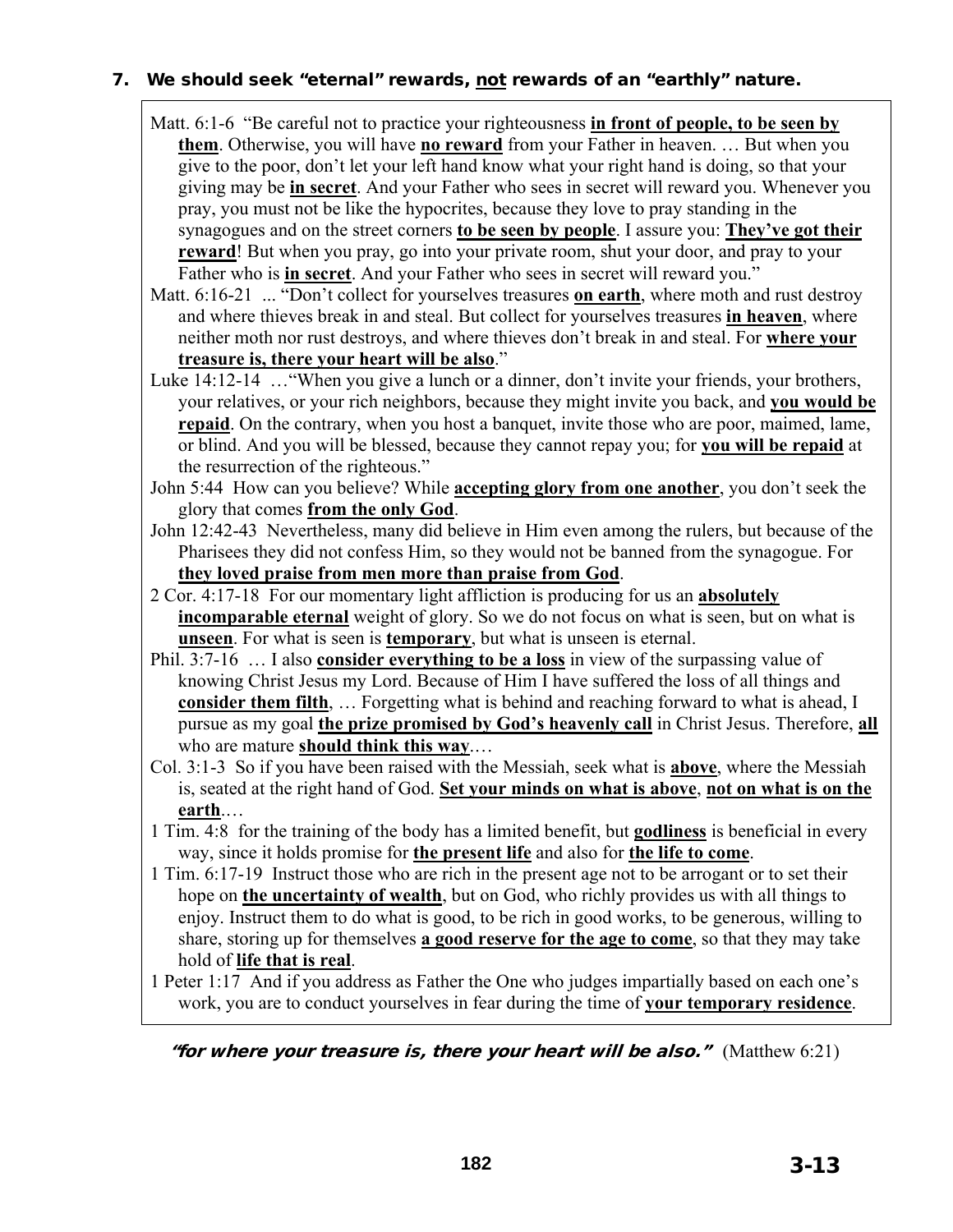### 8. His rewards are eternal (forever.) (Note: Daniel references may refer just to Old Testament saints.)

Dan. 7:18 … the holy ones of the Most High will receive the kingdom and possess it **forever** …

Dan. 7:27 'The kingdom, dominion, and greatness of the kingdoms under all of heaven will be given to the people, the holy ones of the Most High. His kingdom will be an **everlasting** kingdom, and all rulers will serve and obey Him.'

- 1 Cor. 9:24-27 … Now everyone who competes exercises self-control in everything. However, they do it to receive a crown that will fade away, but we a crown that **will never fade away**.
- 2 Cor. 4:17-18 For our momentary light affliction is producing for us an absolutely incomparable **eternal** weight of glory. So we do not focus on what is seen, but on what is unseen. For what is seen is temporary, but what is unseen is **eternal**.
- 1 Pet. 1:3-7 Praise the God and Father of our Lord Jesus Christ. According to His great mercy, He has given us a new birth into a living hope through the resurrection of Jesus Christ from the dead and into an inheritance that is **imperishable**, uncorrupted, and **unfading**, kept in heaven for you. You are being protected by God's power through faith for a salvation that is ready to be revealed in the last time. You rejoice in this, though now for a short time you have had to struggle in various trials so that the genuineness of your faith —**more valuable than gold**, which perishes though refined by fire—may result in **praise, glory, and honor** at the revelation of Jesus Christ.

## 9. Although much religious activity appears spiritual, only that which is motivated by the Holy Spirit will be rewarded. (the fruit of the Spirit is love, joy, peace, patience, kindness, goodness, faithfulness, gentleness, selfcontrol; against such things there is no law. Gal. 5:22-23)

Ecclesiastes 3:14 I know that **all God does will last forever**; there is no adding to it or taking from it.…

John 15:5 "I am the vine; you are the branches. The one who remains in Me and I in him produces much fruit, because **you can do nothing without Me**."

- 1 Cor. 13:1-3 If I speak human or angelic languages but do not have love, I am **a sounding gong** or **a clanging cymbal**. If I have the gift of prophecy and understand all mysteries and all knowledge, and if I have all faith so that I can move mountains but do not have love, I am **nothing**. And if I donate all my goods to feed the poor, and if I give my body in order to boast but do not have love, **I gain nothing**.
- Gal. 6:7-10 Don't be deceived: God is not mocked. For whatever a man sows he will also reap, because the one who sows **to his flesh** will reap corruption from the flesh, but the one who sows **to the Spirit** will reap eternal life.…
- 1 John 4:16-17 … God is love, and the one who **remains** in love remains in God, and God **remains** in him. In this, love is perfected with us so that we may have confidence in the day of judgment, for we are as He is in this world.

(**NOTE:** *"nothing"* refers to that which does **not** have eternal value as determined by God.)